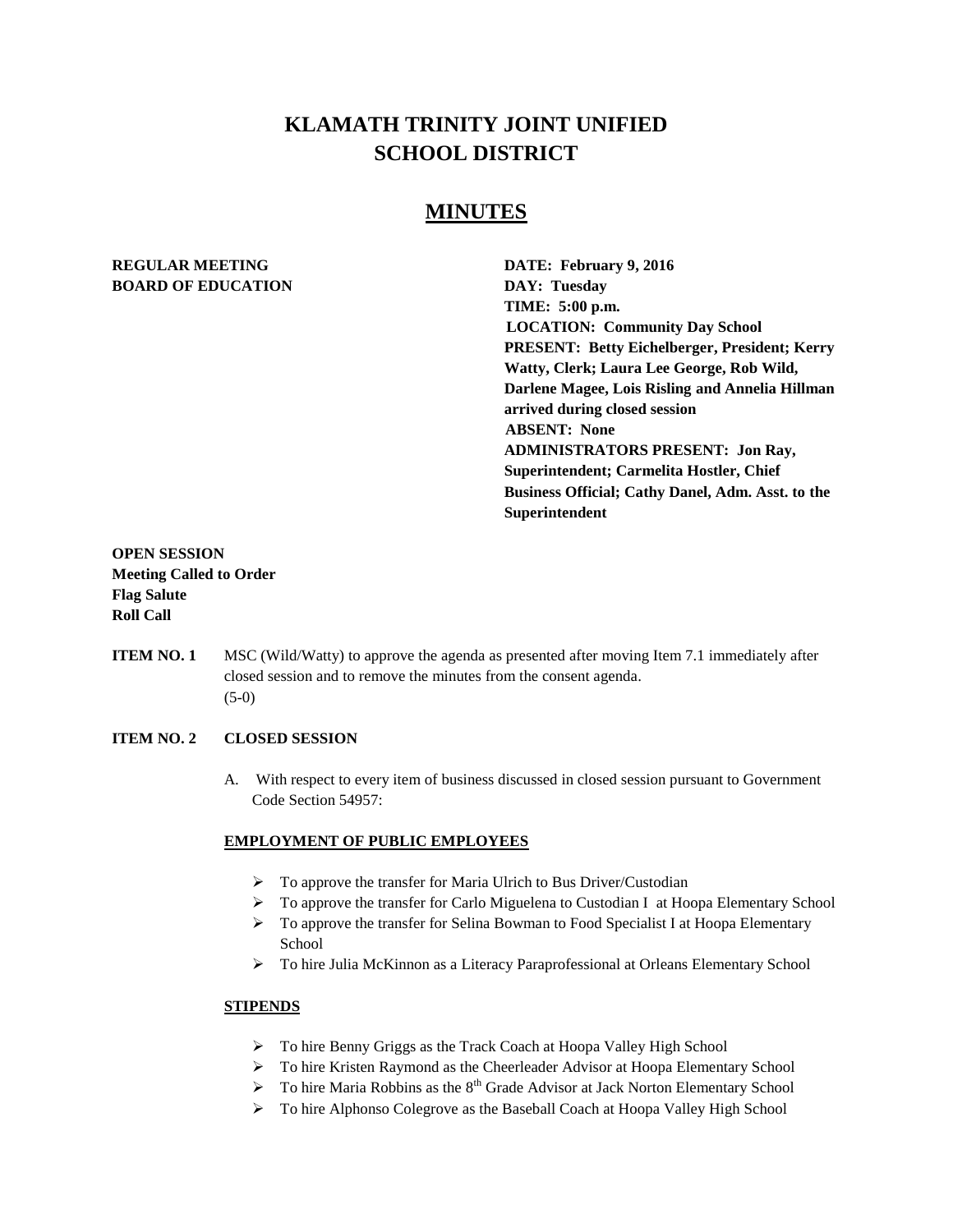**MIN 2/9/16 Page 2**

#### **VOLUNTEER COACHING**

 $\triangleright$  To approve Heather Campbell as a volunteer cheerleader advisor at Hoopa Elementary School

*All hires were approved by one motion (7-0)*

## **Discipline, dismissal, release, non-re-election, acceptance of the resignation of, or other action which otherwise affects the employment status of a public employee (G.C. Sec.54957)**

*The Superintendent has accepted the resignation of Heather Cross*

GOVERNMENT CODE SECITON 54956.9 Conference with Legal Counsel – Anticipated Litigation: Under Government Code sections 54956.9(d)(2), the Klamath Trinity Joint Unified Board of Trustees hereby provides public notice that it may meet in Closed Session to decide whether there is significant exposure to litigation, and to consider and act in connection with matters for which there is a significant exposure to litigation. Under Government Code sections 54956.9, the Klamath Trinity Joint Unified Board of Trustees hereby provides public notice that it may meet in Closed Session to decide to initiate litigation and to consider and act in connection with litigation it has decided to initiate Conference with Legal Counsel – Anticipated Litigation: Significant exposure to Litigation.

GOVERNMENT CODE SECTIONS 6549.1(d) AND 54957.6 CONFERENCE WITH LABOR NEGOTIATOR Agency Negotiator: Jon Ray, Superintendent, Employee Organizations: Klamath Trinity Teachers Association (KTTA); California School Employees Association, Chapter 347 (CSEA); Unrepresented Employees. CONFERENCE WITH DISTRICT NEGOTIATOR:

## **RETURN TO OPEN SESSION** 6:10 p.m.

## **ITEM NO. 3 ANNOUNCEMENT OF ACTIONS TAKEN IN CLOSED SESSION WHICH ARE REQUIRED TO BE ANNOUNCED**

Jon Isom, from Isom Advisors Inc. was present to explain the process for ordering an election to possibly authorize the issuance of a school bond.

## **ITEM NO. 4 PUBLIC COMMENT AND COMMUNICATION ON NON-AGENDAT ITEMS: TO INCLUDE INDIAN POLICIES AND PROCEDURES**

- $\triangleright$  Patti Kelley praised all the staff for pulling together and helping with the changes.
- $\triangleright$  Verla Jackson-Robbins asked why the 7<sup>th</sup> & 8<sup>th</sup> grade students at Hoopa Elementary could not be moved to the Community Day School campus, why are the K-8 students from the Community Day School being moved to the Captain John site and is the DO staying at the site they moved to.

## **ITEM NO. 5 CONSENT AGENDA**

MSC (Watty/Magee) to approve items 5.2 and 5.3 of the consent agenda. (7-0)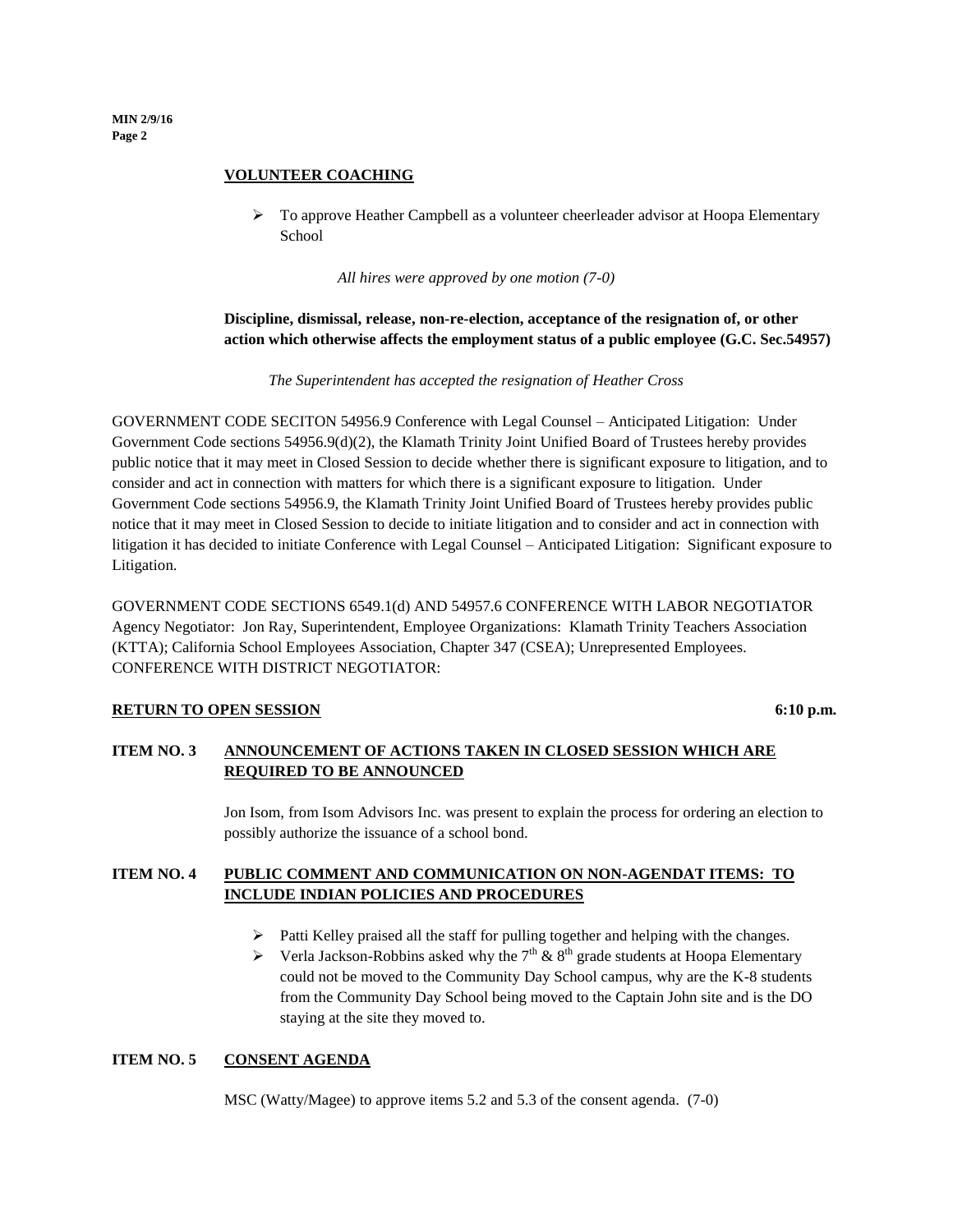**MIN 2/9/16 Page 3**

#### **5.1 MINUTES OF PREVIOUS MEETING**

MSC (Risling/George) to approve the minutes of January 12, 2016 after adding Cathy Danel as being present at the meeting, make grammatical error changes to item 6.3 and item 7.6 needs to have "bridge financing and repayment of loan" added to the minutes. (7-0)

#### **5.2 BILLS AND WARRANTS REPORT**

Total for the month of January: \$3,137,696.11

#### **5.3 ITEMS FOR SURPLUS/DISCARD**

The Board approved declaring the list of items for surplus and/or discard.

#### **ITEM NO. 6 DISTRICT REPORTS**

- **6.1** Chief Business Official's Report: The business office is currently dismantled and moving to the Community Day School site. Second Interim is due this Friday.
- **6.2** Superintendent's Report: Reported the staff reporting for work on Monday morning and ready to work together. Very proud of the team work and camaraderie of the staff helping to make the moves that are needed. Announced dates and times that the different schools will be holding their community meetings to inform parents and community members of the mold issues and the required moves that have to be made. Community Day and Captain John will be visiting with parents instead of holding a meeting. Angie Brown, the School Nurse will be coordinating with some doctors and agencies etc. to come and talk to parents about their concerns.
- **6.3** Board Reports: None
- **6.4** Employee Group Reports: Patti Kelley, CSEA President reported that negotiations were postponed due to the moving of offices, etc and praised the staff for everyone working and pulling together.
- **6.5** Indian Education Director's Report: Margo Robbins shared highlights of the Impact Aid Report to Tribes and Community Members.

#### **ITEM NO. 7 ITEMS FOR BOARD ACTION**

## **7.1 RESOLUTION #2016-10/ORDERING AN ELECTION TO AUTHORIZE THE ISSUANCE OF SCHOOL BONDS, ESTABLISHING SPECIFICATIONS OF THE ELECTION ORDER, AND REQUESTING CONSOLIDATION WITH OTHER ELECTIONS OCCURRING ON JUNE 7, 2016**

MSC (Watty/Hillman) to approve the resolution to call an election to the electors of the District the question whether bonds of the District shall be issued or sold for the purpose of raising money for the acquisition or improvements, and the furnishings and equipping of school facilities.  $(7-0)$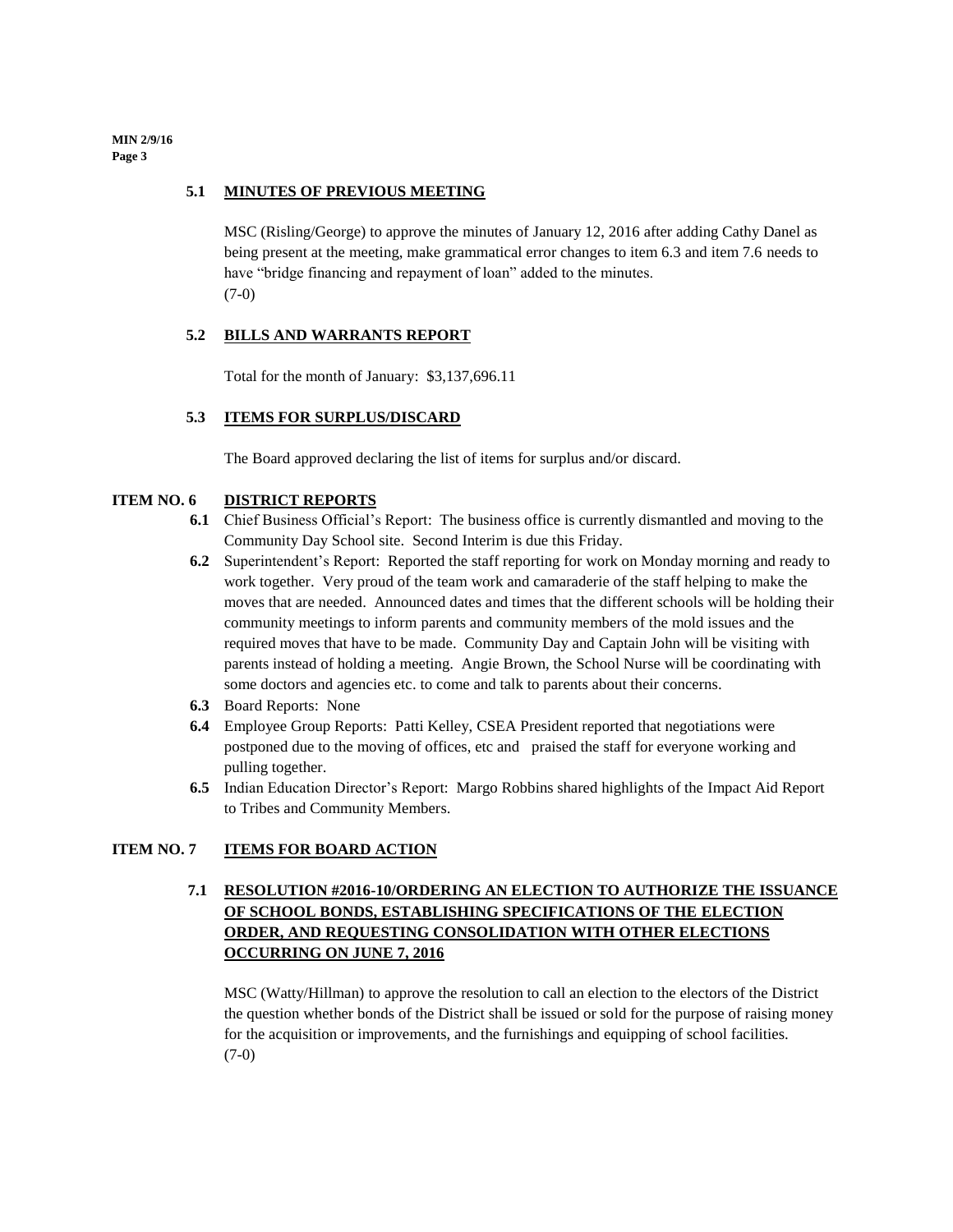## **7.2 CHANGE ORDER FOR HOOPA VALLEY HIGH SCHOOL FROM WIKE RESTORATION, INC.**

MSC (Wild/Watty) to approve the change order for the increment two abatement project for the Hoopa High Gymnasium in the amount of \$104,883.18. (7-0)

## **7.3 PROPOSAL FROM ASBESTOS SCIENCE TECHNOLOGIES, INC.-HOOPA VALLEY ELEMENTARY SCHOOL**

MSC (Watty/Magee) to approve the proposal in the amount of \$9,105.00 to survey for mold, asbestos and lead in rooms 1-9, 9-14, the boiler room, bathrooms and staff areas.  $(7-0)$ 

## **7.4 PROPOSAL FROM ASBESTOS SCIENCE TECHNOLOGIES, INC.-HOOPA VALLEY HIGH SCHOOL**

MSC (Hillman/Eichelberger) to approve the proposal in the amount of \$10,075.00 to survey for mold, asbestos and lead in the cafeteria, kitchen and adjoining wing. (7-0)

## **7.5 PROPOSAL FROM ASBESTOS SCIENCE TECHNOLOGIES, INC.-JACK NORTON ELEMENTARY SCHOOL**

MSC (Magee/Watty) to approve the proposal in the amount of \$8,795.00 to survey for mold, asbestos and lead in the kitchen, multi-purpose room and restroom area. (7-0)

## **7.6 PROPOSAL FROM ASBESTOS SCIENCE TECHNOLOGIES, INC.-ORLEANS ELEMENTARY SCHOOL**

MSC (Risling/Magee) to approve the proposal in the amount of \$9,620.00 to survey for mold, asbestos and lead in the cafeteria, kitchen, classrooms 1-5, restrooms and office area. (7-0)

## **7.7 CHANGE ORDERS FOR HOOPA VALLEY ELEMENTARY SCHOOL GYMNASIUM AND CLASSROOM PROJECT**

MSC (George/Hillman) to approve the change orders in the amount of \$41,263.82. (7-0)

## **7.8 IVS COMPUTER TECHNOLOGY QUOTE-AUDIO VIDEO FOR HOOPA ELEMENTARY SCHOOL GYMNASIUM**

MSC (Magee/Watty) to approve the quote in the amount of \$52,707.59 for audio visual technology for the gymnasium at Hoopa Elementary School. (7-0)